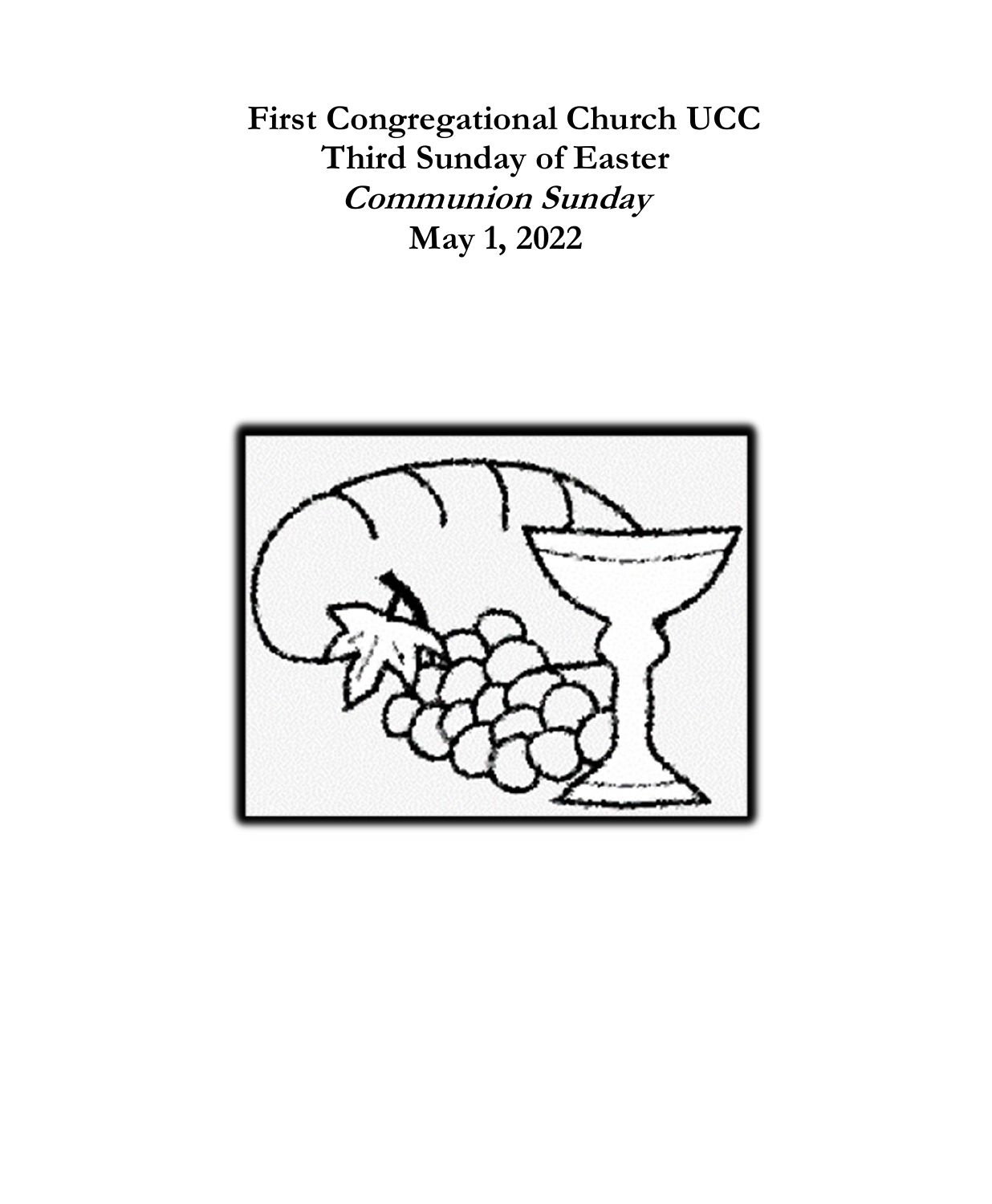**The Spirit of God makes us one in Christ.**

*\*Stand in body or spirit*

#### **PREPARING FOR THE WORD**

**PRELUDE** *Deep River*

### **BRINGING IN THE CHRIST LIGHT**

# **RINGING OF THE BELL**

**ANNOUNCEMENTS**

**JOYS AND CONCERNS**

# **OPENING WORDS**

# **\*CALL TO WORSHIP (responsive)**

Come into this place of peace and let its silence heal your spirit; **Come into this place of memory and let its history warm your soul;** Come into this place of prophecy and power and let its vision change your heart. Come, let us worship together.

**\*OPENING HYMN** *Here I Am, Lord Insert*

# **A CONFESSION OF OUR SHARED FAITH (unison)**

We believe in you, O God, Eternal Spirit God of our Savior Jesus Christ and our God and to your deeds we testify; You call the worlds into being, create persons in your own image, and set before each one the ways of life and death. You seek in holy love to save all people from aimlessness and sin. You judge people and nations by your righteous will declared through prophets and apostles.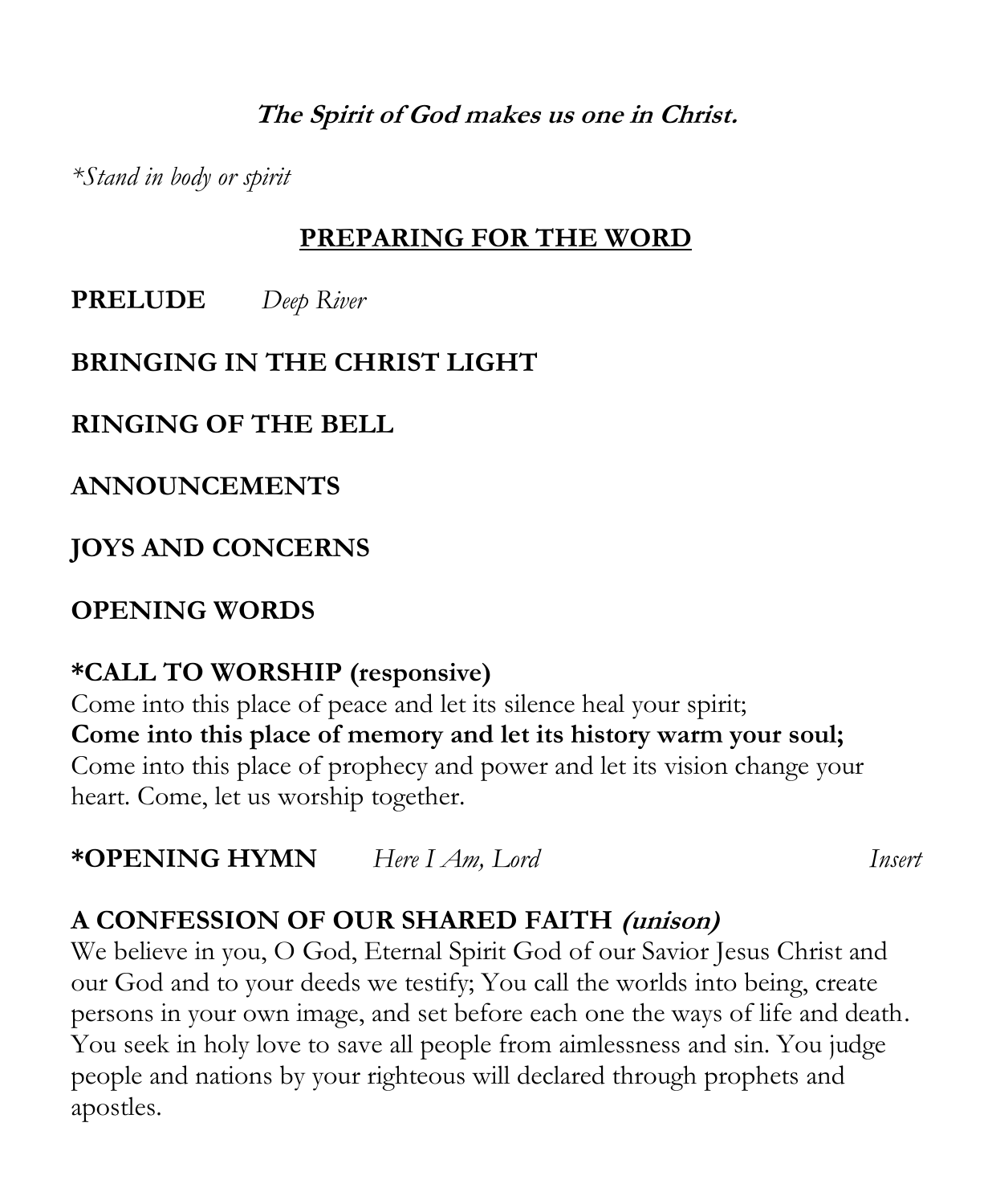In Jesus Christ, the man of Nazareth, our crucified and risen Savior, you have come to us and shared our common lot conquering sin and death and reconciling the world to yourself.

You bestow upon us your Holy Spirit, creating and renewing the church of Jesus Christ binding in covenant faithful people of all ages, tongues and races.

You call us into your church to accept the cost and joy of discipleship to be your servants in the service of others to proclaim the gospel to all the world and resist the powers of evil, to share in Christ's baptism and eat at his table, to join him in his passion and victory.

You promise to all who trust you, forgiveness of sins and fullness of grace, courage in the struggle for justice and peace, your presence in trial and rejoicing and eternal life in your realm which has no end.

Blessing and honor, glory and power be unto you. Amen *(United Church of Christ, 1981 Statement of Faith)*

# **\*THE PEACE (responsive)**

The peace of Christ be with you. **And also with you.**

# **LISTENING FOR THE WORD**

### **PRAYER FOR ILLUMINATION**

## **SCRIPTURE**

Acts 9:1-20 Page 893 Word of God, Word of Life. **Thanks be to God.**

**SERMON** "Our Roads to Damascus" Pastor Grace Anderson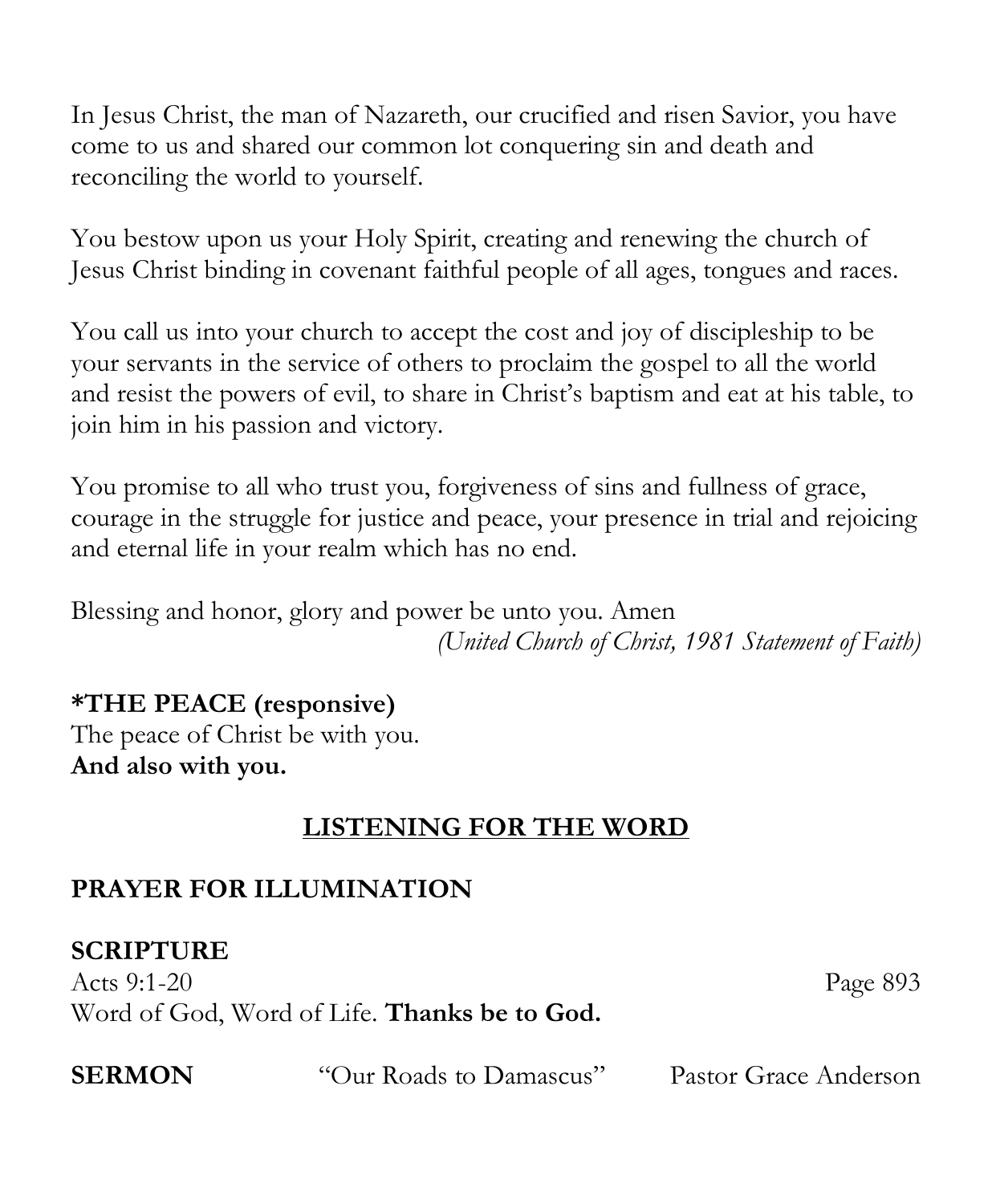### **RESPONDING TO THE WORD**

#### **SILENT PRAYER**

#### **PASTORAL PRAYER**

### **OFFERING**

**\*DOXOLOGY (unison) Praise God from whom all blessings flow, Praise Him, all creatures here below, Praise Him above, ye heavenly host, Praise Father, Son and Holy Ghost. Amen.**

## **PRAYER OF DEDICATION**

## **COMMUNION**

### **INVITATION TO THE TABLE (responsive)**

God in Christ breaks down the walls that make us strangers to ourselves and divides us from one another.

**We are the body of Christ. Around this table, we enact our faith with our brothers and sisters here together and with those throughout the world. The bread that is broken restores us to wholeness; the cup poured out brings new life.**

## **THE GREAT THANKSGIVING (responsive)**

The Lord be with you. **And also with you** Lift up your hearts. **We lift them up to the Lord.** Let us give thanks and praise to God. **It is right to give God thanks and praise…**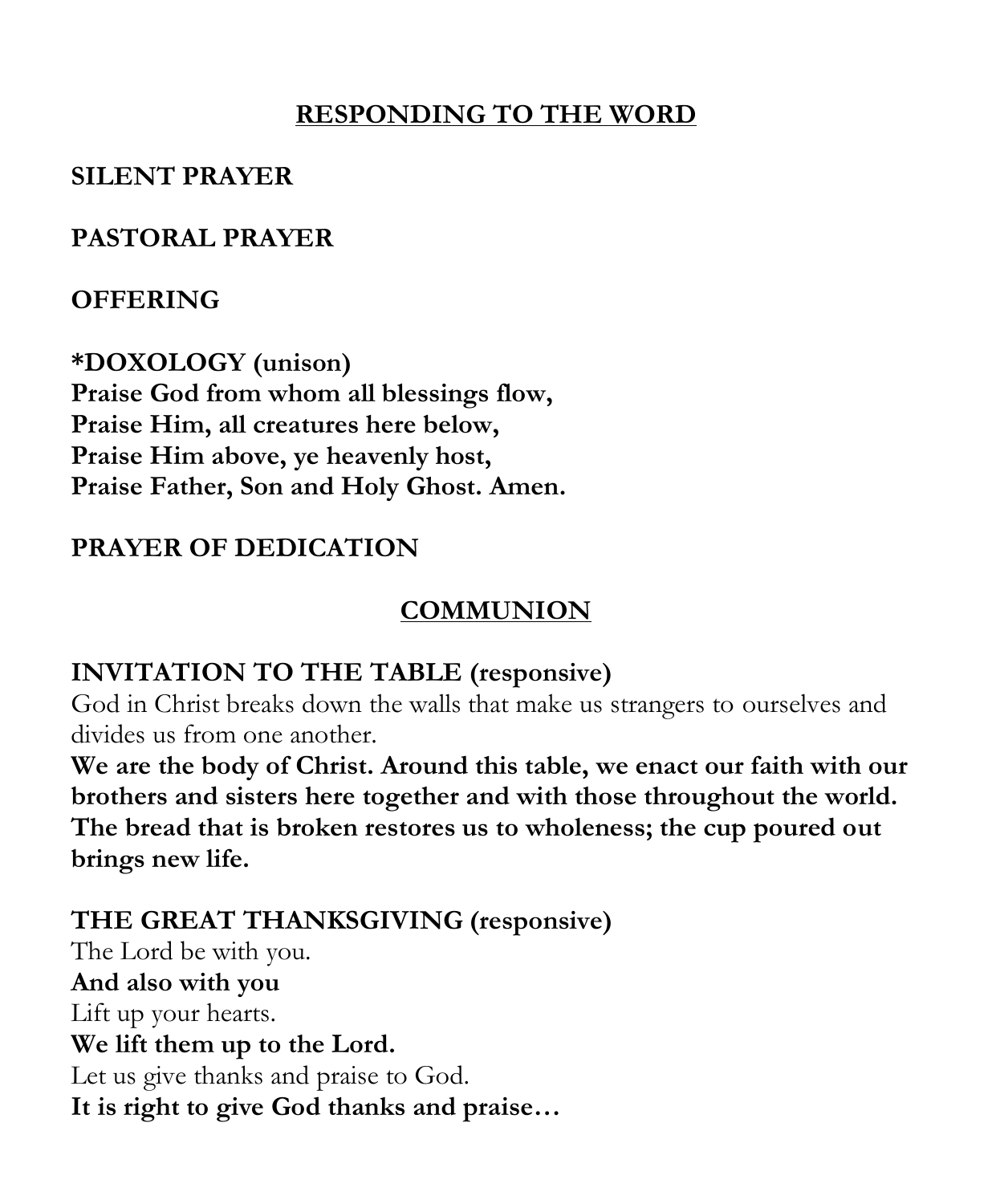#### **LORD'S PRAYER (unison)**

**Our Father, who art in heaven, hallowed be thy name. Thy kingdom come, thy will be done, on earth as it is in heaven. Give us this day our daily bread, and forgive us our debts as we forgive our debtors. And lead us not into temptation, but deliver us from evil. For thine is the kingdom, and the power, and the glory forever. Amen.** 

**Words of Institution**

**Call to Communion**

**Sharing the Elements** *The Old Rugged Cross Receive the elements and return to your pew where we will partake together.*

**Prayer of Thanksgiving** 

**\*CLOSING HYMN** *I Saw the Light Insert*

#### **\*BENEDICTION**

**\*CONGREGATIONAL BENEDICTION** *Go Now In Peace* **Go now in peace. Never be afraid. God will go with you each hour of every day. Go now in faith, steadfast, strong and true. Know He will guide you in all you do.**

**Go now in love, and show you believe, Reach out to others so all the world can see. God will be there watching from above. Go now in peace, in faith, and in love.**

**POSTLUDE** *O Happy Day!*

*Church Copyright License #2599898*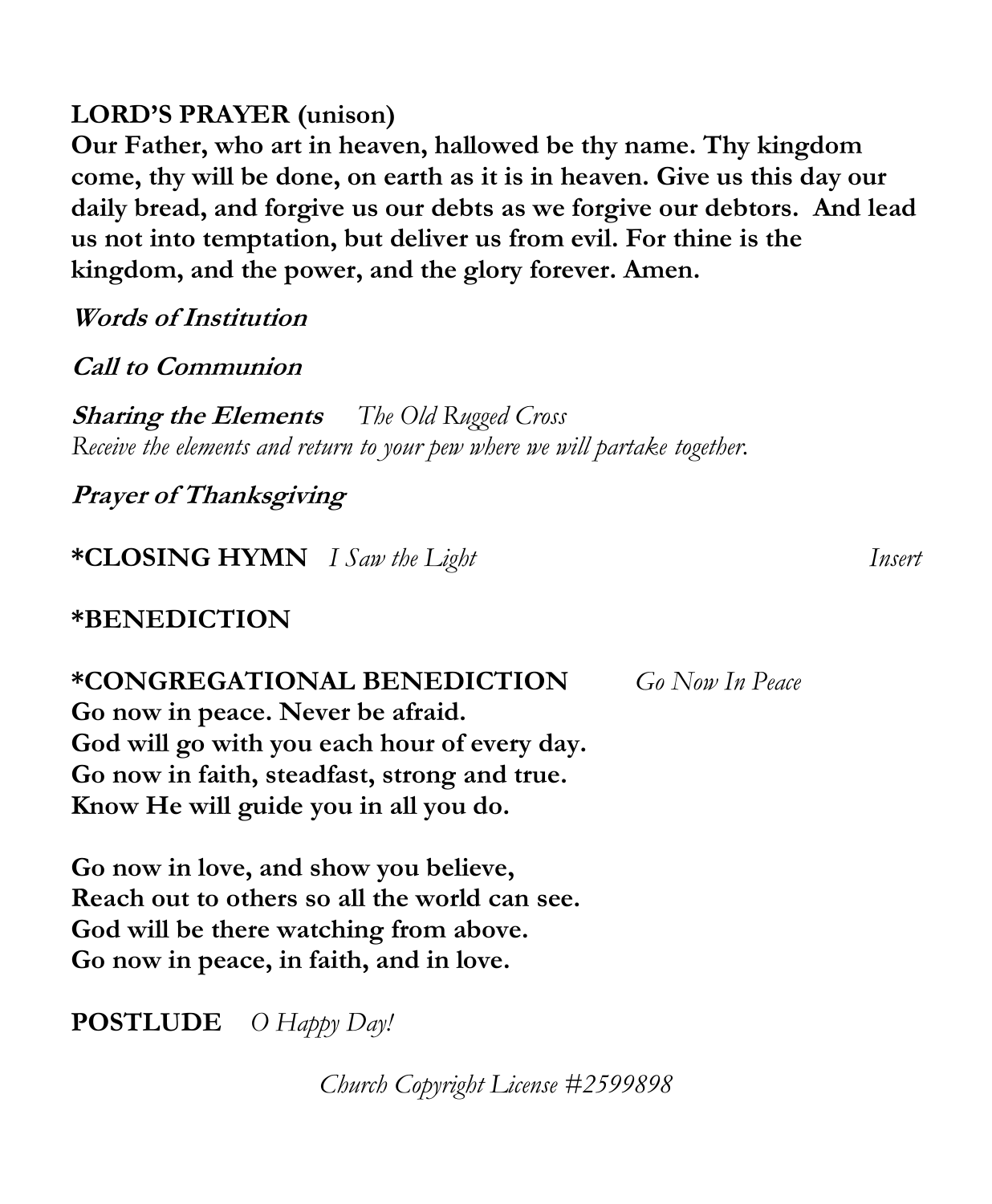#### **Calendar of Events Today, Sunday, May 1**

*Communion Sunday* Worship Service: 9:30am Worship Leader: Pastor Grace Music Leader: Dawn Husmann Scripture Reader: Beth Sagers

**Monday. May 2** Called To Care Meeting: 10:00am

**Tuesday, May 3** Bible Study: 10:00am

**Wednesday, May 4** Adult Education @ 6:30pm

**Sunday, May 8** Worship Service: 9:30am Worship Leader: Pastor Grace Music Leader: Dawn Husmann Scripture Reader: Please sign up

## **Listening Devices**

We have audio assist headsets available again! If you would like to hear the service a little better, please see an usher or Cindy Mae and request a headset.

**Communion Sundays** Each Communion Sunday, Pastor Grace will offer a prayer shared through Global Ministries for a different country as we celebrate Communion with our brothers and sisters throughout the world. Global Ministries is a common missional witness of the Christian Church (Disciples of Christ) and the United Church of Christ. Global Ministries works with approximately 290 faith-based international partners in close to 90 countries. This Sunday's prayers are for the Philippines and those who suffered through the Typhoon Odette in December of last year.

#### **Pastoral Care**

For pastoral emergencies, please call Pastor Grace on her cell phone  $\omega$ 651-367-9328.

## **Ukraine Emergency Appeal**

If you wish to make a donation to aid in relief efforts, handouts for places to donate are located in the back of the sanctuary.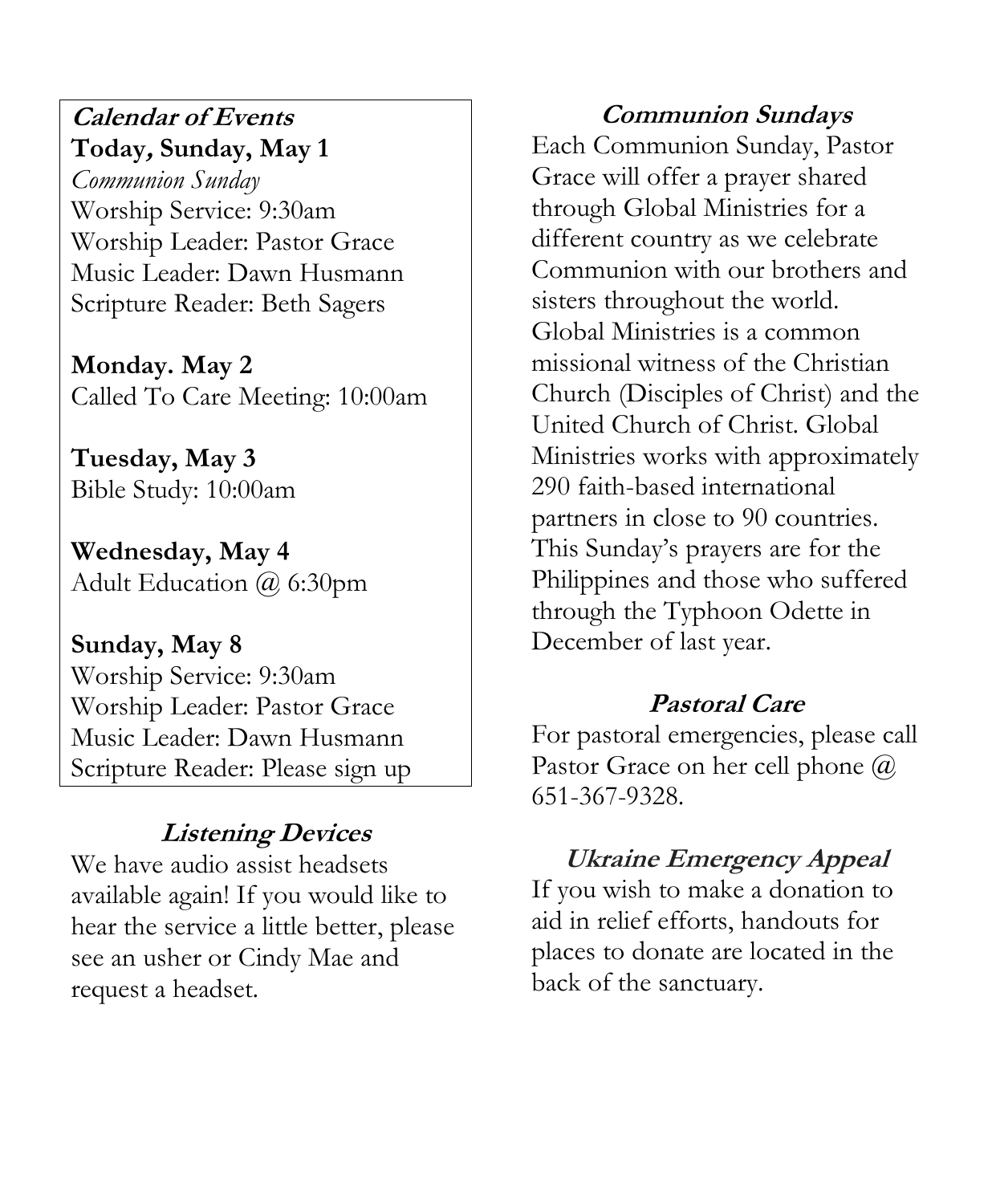#### **Prayer Chain**

**AM** Bonnie Hvistendahl: 263-4120 **PM** Mavis Johnson: 263-2857 When you are in need of prayer for yourself or others, your request will be passed along via the prayer chain.

#### **Listening Sessions**



The Legacy Planning Team *OUR* invites you to participate in a *Listening Session* to talk about some potential future

scenarios for First Congregational Church.

We have three sessions scheduled and will schedule more, if necessary. We will limit each session to 10 people so everyone has a chance to speak.

## **Options for a Listening Sessions: \* Sunday, May 15 after church \* Tuesday, May 17 at 10:00am \* Sunday, May 22 after church**

There are sign-up sheets in the Narthex or you can call the church office to reserve a spot.

If you have questions or comments, please reach out to any one of the Legacy Planning Team. We are

cautiously optimistic and know that, whichever choice we make, God will walk with us! The Legacy Planning Team: *Bill Peterson, Chair, Sandra Meglic, Linda Hindal, Bruce Johnson.*

#### **May Adult Education**

Each Wednesday evening @ 6:30pm via Zoom, we will discuss the book *"Love Is The Way - Holding on to Hope in Troubling Times"* by the Episcopal Bishop Michael Curry.

The book in paperback is \$14.00 on Amazon or the local library can locate a copy for you. A Zoom link was sent out via email earlier this week. If you would like to call in via phone, please reach out to Pastor Grace.

#### **Bible Study**

On Tuesday, **May 3** @ **10:00am** we will discuss John 10:22-30.

**Bible Study is moving to Thursdays in May starting on May 12 through May 26 @ 1:30pm.** After May 26, Bible Study will be on a hiatus from June – August this summer. We will reconvene in September. Date and time to be determined.